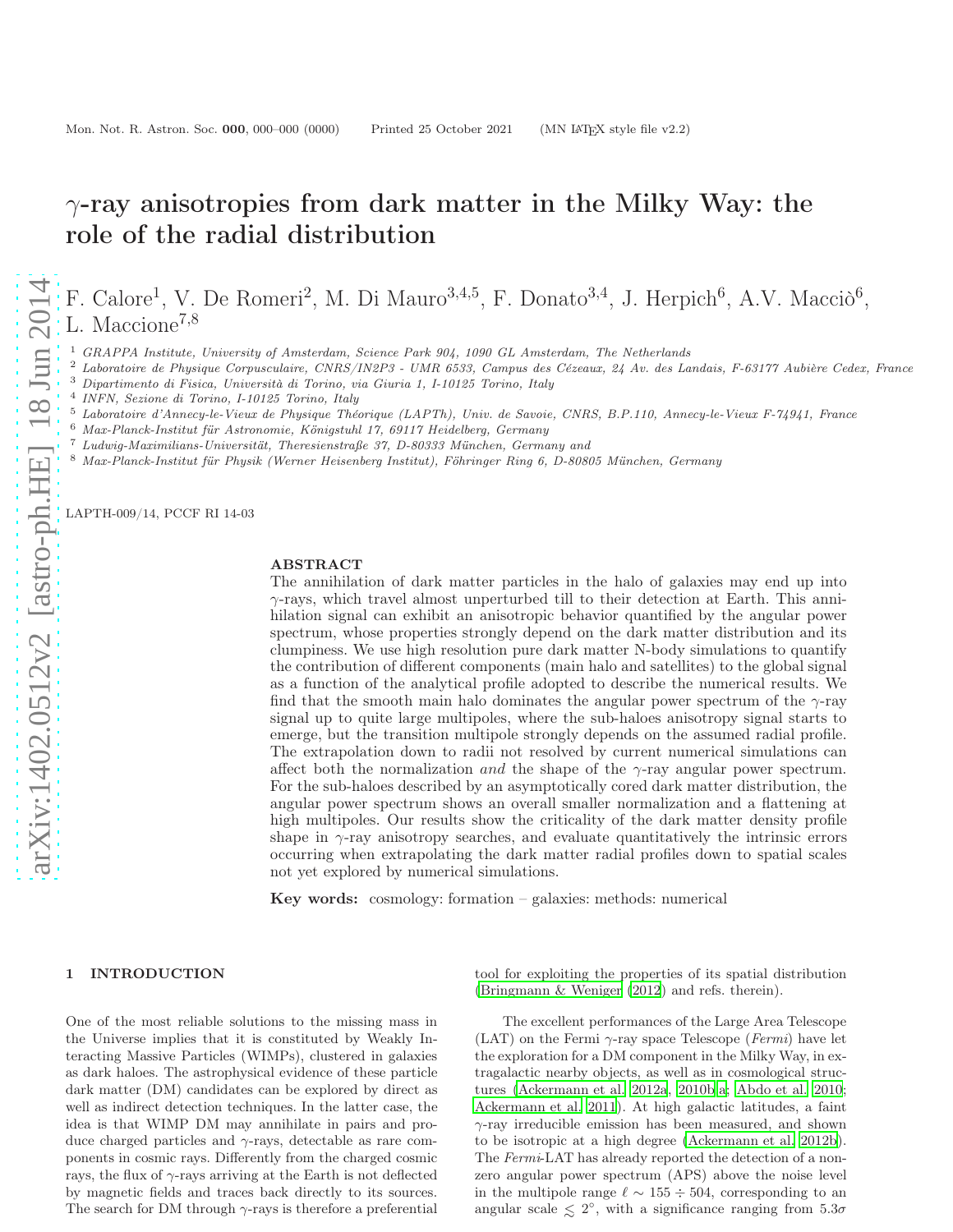between 2 and 5 GeV to  $0.8\sigma$  between 10.4 and 50 GeV [\(Ackermann et al. 2012b](#page-5-6)).

Different predictions for the APS have been proposed for various populations of unresolved sources, both of astrophysical [\(Cuoco et al. 2012;](#page-5-7) [Siegal-Gaskins et al.](#page-6-0) [2011](#page-6-0); [Harding & Abazajian 2012](#page-5-8)) and of DM origin [\(Fornasa et al. 2009](#page-5-9), [2013;](#page-5-10) [Ando & Komatsu 2013;](#page-5-11) [Siegal-Gaskins 2008](#page-6-1)). Since it is expected that the statistical properties of the DM distribution in galactic and extragalactic space are different from those of standard astrophysical objects, the study of the APS ascribable to DM sources may be an important signature worth to be explored.

The intensity of the  $\gamma$ -ray signal depends on a particle physics term - describing the strength and the energy spectrum of the annihilation - and on the DM density in collapsed structures. While the first factor includes the details of the assumed particle physics model for the WIMPs, the second one has an astrophysical origin and it is usually modeled according to the results of cosmological collisionless simulations, generally predicting a steepening of the DM profile in the inner parts of the resolved halos (e.g. [Springel et al. \(2008](#page-6-2)); [Diemand et al. \(2008](#page-5-12)) and references therein). Therefore, the most likely detectable targets have been identified with especially dense regions such as the galactic center [\(Gomez-Vargas et al. 2013](#page-5-13); [Ackermann et al.](#page-5-14) [2013b\)](#page-5-14), and the center of any DM sub-structure orbiting in the Milky Way halo, like faint and ultra faint dwarf galaxies [\(Walker et al. 2011;](#page-6-3) [Ackermann et al. 2013a](#page-5-15)).

The APS gives the measure of a signal correlation between two angular scales, and, in turns, between two spatial scales. For a source located at the galactic center, like the main halo of the Milky Way, the APS at multipoles, for example,  $\ell > 500$  probes the DM distribution at  $R <$  $\pi/500.8.5$  kpc ~ 40 pc. The study of the APS at  $l \geq 500$  requires therefore to know the DM profile at scales much below the resolution (∼200 pc) of current state of the art numerical simulations for structure formation [\(Springel et al. 2008;](#page-6-2) [Diemand et al. 2008](#page-5-12); [Stadel et al. 2009](#page-6-4)). Several profile parameterizations provide excellent fits to the DM distribution of simulated halos [\(Navarro et al. 1996](#page-6-5), [2004;](#page-6-6) [Graham et al.](#page-5-16) [2006](#page-5-16); [Macciò et al. 2008](#page-6-7); [Stadel et al. 2009\)](#page-6-4). However, when extrapolated below the resolution limit of cosmological simulations, different profiles predict very different central densities.

In this paper we discuss in detail these points when applied to the anisotropy in the  $\gamma$ -ray flux from DM annihilation, namely: i) the intrinsic uncertainty due to the extrapolation to short distances of the DM distribution determined from numerical simulations; ii) the different signatures in the APS in connection with the various density profiles (cored and cuspy).

#### <span id="page-1-3"></span>2 THE  $\gamma$ -RAY FLUX FROM DM ANNIHILATION

The  $\gamma$ -ray flux  $d\Phi_{\gamma}/dE_{\gamma}$  from DM annihilating particles is defined as the number of photons collected by a detector per unit of time, area, solid angle and observed energy  $E_{\gamma}$ . When looking at the direction  $\psi$  and  $\theta$  (longitude and latitude in Galactic coordinates, respectively) in the sky, by an experiment with spatial resolution  $\alpha$  and under a solid angle  $\Delta\Omega = 2\pi (1 - \cos \alpha)$ , it may be expressed as:

<span id="page-1-0"></span>dΦ<sup>γ</sup>

$$
\frac{1}{4\pi} \frac{\langle \sigma_{\text{ann}} v \rangle}{2m_{\chi}^2} \cdot \sum_i B_i \cdot \frac{dN_{\gamma}^i}{dE_{\gamma}} \int_0^{\Delta\Omega} d\Omega \int_{\text{l.o.s}} \rho^2(r(s,\psi,\theta))ds.
$$
 (1)

Here  $m_{\chi}$  is the mass of the DM particle and  $\langle \sigma_{\rm ann} v \rangle$  is the annihilation cross section times the relative velocity averaged over the DM velocity distribution.  $B_i$  is the branching ratio into the final state i and  $dN_{\gamma}^{i}(E_{\gamma})/dE_{\gamma}$  is the photon spectrum per annihilation (which depends on the annihilation channels). The sum is in principle performed over all the annihilation channels. The last term in Eq. [1](#page-1-0) contains the (squared) DM density  $\rho(r)$  (r being the galactocentric distance) integrated along a distance s from the Earth in the direction along the line of sight (l.o.s), and in the observational cone of solid angle  $\Delta\Omega$ . In the following of our analysis, if not differently stated, we will choose as representative the annihilation into the  $\bar{b}b$  quark channel with  $B_{\bar{b}b}=1$ , and fix  $m_{\chi}$ =200 GeV,  $E_{\gamma}$ =4 GeV and  $\langle \sigma_{\text{ann}} v \rangle = 3 \cdot 10^{-26}$  cm<sup>3</sup> s<sup>-1</sup>. We remark that this choice does not affect our main results, since throughout the analysis the particle physics factor may be considered as a mere normalization of the APS.

#### <span id="page-1-2"></span>2.1 Simulations for the DM spatial distribution

The simulations presented in this paper are the pure DM N-body counterparts of the MaGICC (Making Galaxies in a Cosmological Context) simulations suite [\(Stinson et al.](#page-6-8) [\(2013](#page-6-8)); [Di Cintio et al. \(2014\)](#page-5-17) for more details). The galaxy we discuss in details is g15784, which has a virial mass of  $1.48 \times 10^{12} M_{\odot}$ , very close to the mass of the Milky Way [\(Xue et al. 2008](#page-6-9)). We resolve a total of 27 substructures in the simulation in a mass range of  $10^{8.6} - 10^{9.6} M_{\odot}$ .

For determining the  $\gamma$ -ray emission, as clear from Eq. [1,](#page-1-0) a special role is deserved to the radial density profile of the DM halo  $\rho(r)$ , with particular attention to the central region. This is true both for the central smooth halo as well as for the sub-structures.

We have decided to use three different analytical profiles to describe the DM distribution in our simulation: the widely used Navarro, Frenk & White profile [\(Navarro et al.](#page-6-10) [\(1997](#page-6-10)), NFW hereafter), the Einasto profile [\(Einasto \(1965](#page-5-18)); [Kutuzov & Einasto \(1968](#page-5-19)); [Einasto \(1969](#page-5-20)), Ein hereafter) which has been shown to be a better representation of the DM distribution in simulated haloes [\(Dutton & Macciò](#page-5-21) [\(2014](#page-5-21))), and the profile suggested by Moore and Stadel [\(Stadel et al. \(2009](#page-6-4)), MS hereafter):

<span id="page-1-1"></span>
$$
\rho(r) = \rho_0 \left[ \left( \frac{r}{R_c} \right) \left( 1 + \frac{r}{R_c} \right)^2 \right]^{-1} \quad (\text{NFW}) \tag{2}
$$

$$
\rho(r) = \rho_0 \exp\left(-\frac{2}{\alpha_E} \left[ \left(\frac{r}{R_s}\right)^{\alpha_E} - 1 \right] \right) \qquad \text{(Ein)} \qquad (3)
$$

$$
\rho(r) = \rho_0 \exp\left(-\lambda \left[\ln\left(1 + \frac{r}{R_{\lambda}}\right)\right]^2\right) \quad \text{(MS)} \tag{4}
$$

where  $\rho_0$ ,  $R_c$ ,  $R_s$ ,  $\alpha_E$ ,  $\lambda$ ,  $R_\lambda$  are the free parameters in the different analytic profiles. In this latest parameterization the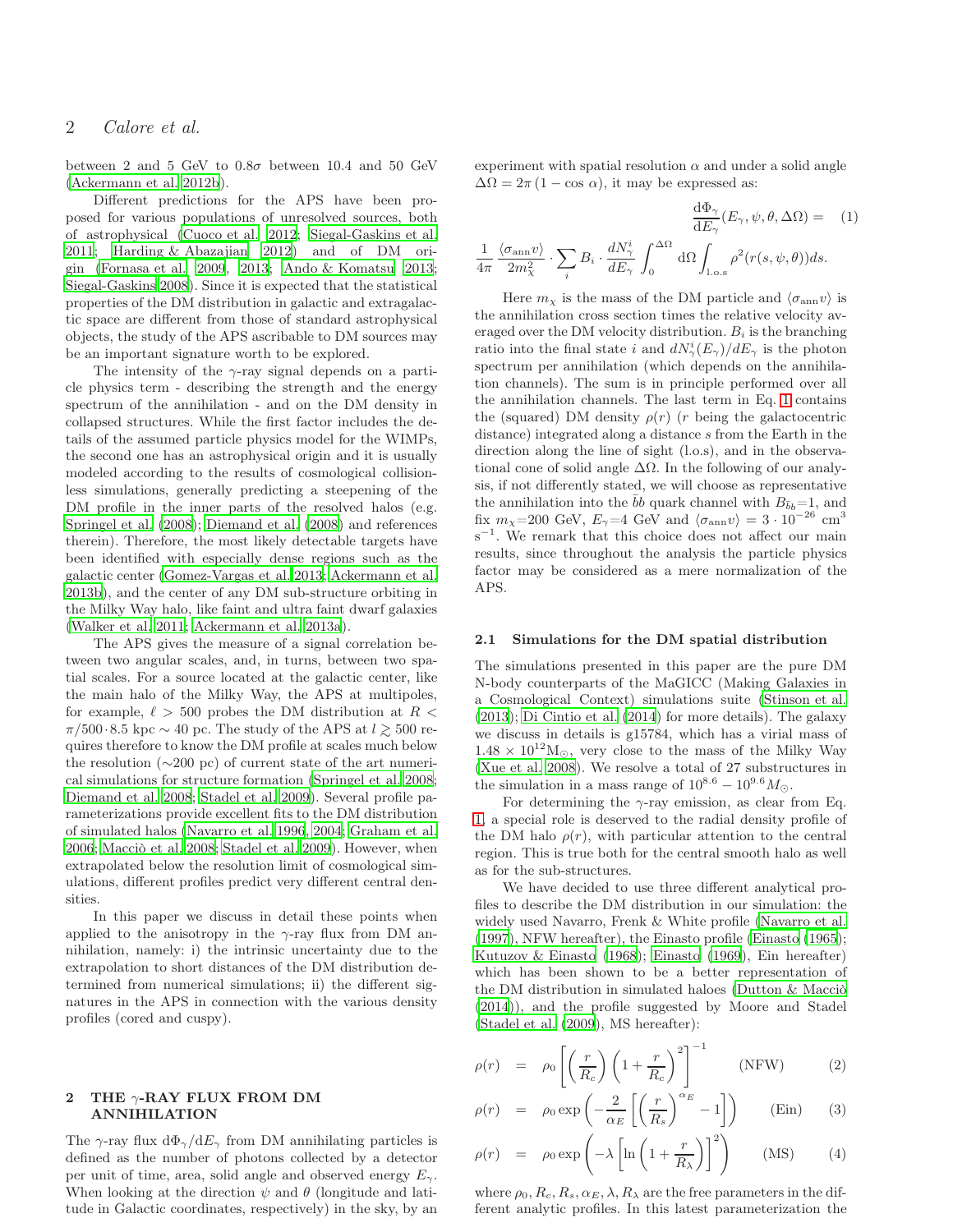

<span id="page-2-0"></span>**Figure 1.** DM density profile as a function of the radius  $r$  from the center of the halo. The left panel displays the results for the main halo, the right panel for a sub-halo resolved in the simulation g15784. The simulation data are shown by black dots, while the different profiles described in Eqs. [2](#page-1-1) (NFW), [3](#page-1-1) (Ein), [4](#page-1-1) (MS), and their extrapolation to smaller scales, are shown by the red solid, blue dotted and green dot-dashed lines, respectively.

density profile is linear down to a scale  $R_{\lambda}$ , beyond which it approaches the central maximum density  $\rho_0$  as  $r \to 0$ . This fitting function is extremely flexible and makes possible to reproduce at the same time both cuspy and cored profiles (e.g. [Macciò et al. \(2012](#page-6-11))). The results of the different fits to the DM distribution are shown in Fig. [1.](#page-2-0) We notice that throughout this work the main halo is intended to be the total DM halo. In the left panel, it is clear that all the different profiles described above provide a very good fit to the numerical radial density on the whole range probed by the simulation (0.8-250 kpc). On the other hand, they dramatically diverge when extrapolated beyond the resolution limit of the simulation. The MS profile predicts an extended core below 50-100 pc, while the Einasto and NFW profiles both imply an increased density towards the center, even though with a quite different slope. As a result, the central DM halo density at the  $\approx 10$  pc scales - the most relevant scale for  $\gamma$ -rays production - differs by a factor of fifty between the two most extreme cases (MS and NFW) and by an order of magnitude between Einasto and MS radial profiles. Similar results may be drawn for a sub-halo resolved in the simulation g15784 and fitted with the same functions (Fig. [1,](#page-2-0) right panel). In this case, the NFW density profile shows some tension also with data at larger radii. The central DM halo density at about 10 pc differs by more than two orders of magnitude between the two most extreme cases (MS and NFW) and by an order of magnitude between the two cuspy profiles (Einasto and NFW).

These simple plots show how problematic (and dangerous) it is the extrapolation of cosmological N-body simulations results on very small spatial scales. As we will see in the rest of the paper, this extrapolation has profound effects on the predicted  $\gamma$ -ray DM signal and the relative contribution of different components like the central halo and its satellites to the APS.

## 2.2 The angular power spectrum of  $\gamma$ -ray anisotropies.

The intensity APS  $C_{\ell}$  of a map  $I(\Psi)$ , where  $\Psi$  is a direction in the sky, is given by the coefficients

$$
C_{\ell} = \frac{1}{2\ell + 1} \sum_{|m| < \ell} |a_{\ell m}|^2,\tag{5}
$$

with the  $a_{\ell m}$  determined by expanding the sky map in spherical harmonics, after subtracting the average value of the intensity over the region of the sky considered:

$$
I(\Psi) = \frac{\mathrm{d}\Phi}{\mathrm{d}E}(\Psi) - \langle \frac{\mathrm{d}\Phi}{\mathrm{d}E}(\Psi) \rangle = \sum_{\ell=0}^{\infty} \sum_{m=-\ell}^{m=\ell} a_{\ell m} Y_{\ell m}(\Psi). \quad (6)
$$

The  $\gamma$ -ray intensity maps and their power spectra have been generated by using the HEALPix software [\(Górski et al.](#page-5-22) [2005](#page-5-22)). Depending on the parameter order  $k$ , the number of pixels of the map is  $N_{\text{pixel}} = 12 \cdot 2^{2k}$ . Hence, the solid angle of one pixel of the map is  $\Delta \Omega = 4\pi/N_{\text{pixel}}$ . We fix k=13, so that  $\Delta\Omega = 1.56 \cdot 10^{-8}$  sr for a corresponding scale of about 1 pc, except for the results of the Monte Carlo simulation where the order parameter is fixed to k=9 for  $\Delta\Omega = 4 \cdot 10^{-6}$ sr. The maximum multipole number  $l_{\text{max}}$  compatible with a fixed map resolution is  $l_{\text{max}} \sim 2 \cdot 2^k$ , therefore  $\sim 1.6 \cdot 10^4$ (1024) for k=13 (k=9) [\(Górski et al. 2005](#page-5-22)).

#### 3 RESULTS

We have computed the space distribution of the  $\gamma$ -ray emission from DM annihilation based on the g15784 halo simulation, described in Sect. [2.1.](#page-1-2) The resulting simulated sky is il-lustrated in Fig. [2,](#page-3-0) where we plot the  $\gamma$ -ray emission maps at  $E_{\gamma}=4$  GeV, from a DM halo composed by WIMPs with  $m_{\gamma}=$ 200 GeV (see Sect. [2](#page-1-3) for details). In the left panels, the main halo and the sub-haloes are interpreted with the Einasto DM spatial distribution in Eq. [3,](#page-1-1) while the right panels show the same halo when described by the MS  $\rho(r)$  (Eq. [4\)](#page-1-1). The color code refers to the intensity of the map and goes from blue to red with increasing flux, with different scales for the main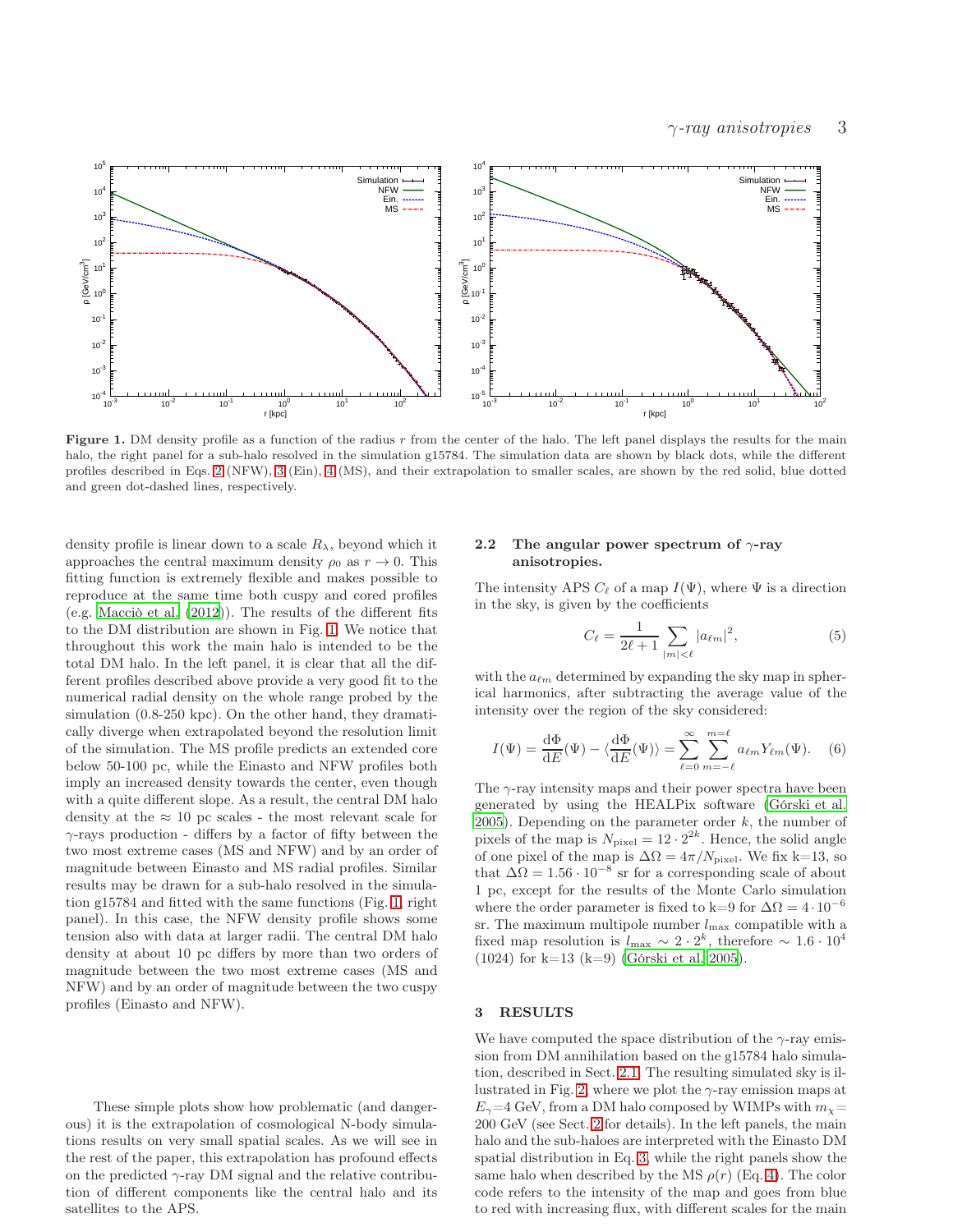# 4 Calore et al.



<span id="page-3-0"></span>Figure 2. All-sky maps of the  $\gamma$ -ray emission at  $E_{\gamma} = 4$  GeV, from the annihilation of  $m_{\gamma} = 200$  GeV DM in the simulated galactic halo g15784. In the left (right) panels the main smooth halo (MH, upper plot) and sub-haloes (SH, lower plots) are interpreted with the Einasto (MS) radial density profile, Eq. [3](#page-1-1) (Eq. [4\)](#page-1-1).

halo and the sub-structures. The emission from the smooth component (top panels), as expected, extends at larger radii for the MS parameterization, while it is more concentrated in the center for the Einasto profile, given the steeper behavior towards the center of the galaxy. The same argument applies to each sub-halo of the simulation: when interpreted as distributed according to the Einasto profile, the most of the  $\gamma$ -ray emission of each sub-halo mainly originates from the very center of the sub-structure, while in the case of MS the emission is distributed over a larger region, rightly because the core of the DM profile is more extended.

We have calculated the intensity APS for the all-sky  $\gamma$ -ray maps of the simulated galaxy, for both the smooth halo and the resolved sub-structures. The  $\gamma$ -ray intensity in a given direction is obtained by piling up the contribution from all sub-haloes encountered along the l.o.s., up to a distance of 500 kpc. The results are shown in Fig. [3,](#page-4-0) where the intensity APS for the main halo and the sub-haloes is described, alternatively, by the parameterizations of Eqs. [3](#page-1-1) and [4.](#page-1-1) The figure has been obtained setting the HEALPix resolution  $k=13$ . The halo, when interpreted in terms of the peaked Einasto profile, yields much more power at small radial scales (high  $l$ ), and this is true for both the smooth halo and the sub-haloes. The two profiles give comparable APS only for  $l \leq 10$ , while at l=100 the Einasto APS is about two orders of magnitude higher than the MS one. At very small scales, such as l=1000 or, equivalently  $\sim$  30 pc, the main halo within the MS profile does not contribute any longer to the anisotropy of the sky, while the Einasto profile still provides a sizable APS (about eight orders of magnitude above the MS contribution). For illustrative purposes,

we also plot the intensity APS for the main smooth halo interpreted in terms of a NFW  $\rho(r)$  (which indeed fails to properly fit the simulated sub-haloes). The implied APS is very high at all scales, even with respect to the Einasto modeling. At  $l=1000$ , the cuspiness of the NFW profile gives an APS 100 times more intense than for the Einasto model.

As to the sub-haloes contribution, again the APS is much milder in the case of the cored MS profile than the Einasto one. At  $l=1000$ , the APS for the two models differs by more than two orders of magnitude. In the case of Einasto profile, the emission from the clumps is very anisotropic and similar to the emission of a point-source population, while in the case of the cored MS profile the  $\gamma$ -ray flux from each halo is more smoothly distributed over its radial dimension. The result is that the APS of the sub-structures for the Einasto profile is more concentrated in the center, i.e. higher in normalization, with respect to the MS one since the clumps, appearing more as point-like, inject more power at all scales. This can also be understood by inspecting the all-sky  $\gamma$ -ray maps (see Figs. [2\)](#page-3-0): comparing the Einasto and MS parameterization it is clear that the emission from the MS profile is more isotropic on the sky than the Einasto one. The sub-haloes APS trend for the Einasto and MS profiles is very similar up to  $l \approx 100$ , the former being stronger by a factor 15-20. Both curves grow proportionally to  $l^2$ as typically expected for a population of point-like sources. For higher multipoles, the APS starts to flatten because the central part of the sub-haloes starts to be resolved [\(Ando](#page-5-23) [2009](#page-5-23)). This property is striking for the MS case, for which the sub-haloes  $C_l$  spectrum flattens around  $l \approx 400$  and then decreases significantly. Indeed the core of the sub-structures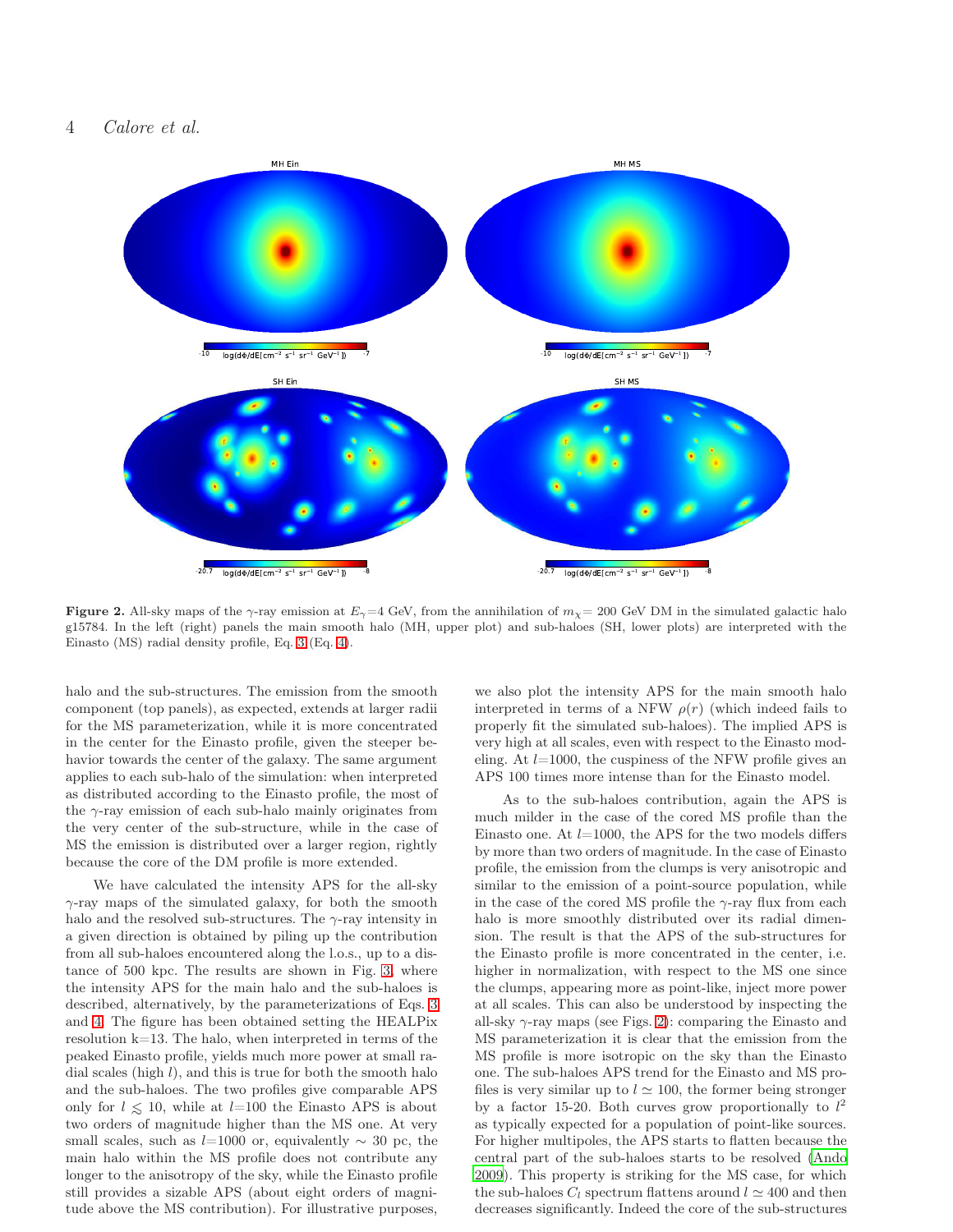

<span id="page-4-0"></span>Figure 3. Intensity APS for the simulated halo g15784, as a function of the multipole number. The solid blue (red) line describes the smooth halo according to the Einasto (MS) profile, while the dotted lines are for the corresponding sub-haloes contribution. The green solid line displays results for an NFW profile fitting the smooth halo. The grey band refers to the 90% CL uncertainty related to the orientation of the sub-haloes of the g15784 simulation.

is, on average,  $\sim$  1.5 kpc which corresponds to a multipole  $\ell \sim 300$  for a source at  $\sim 200$  kpc as it is the average distance of the clumps in the g15784 simulation. The flattening for the Einasto case is much milder and occurs at smaller scales because within this profile the core is less pronounced.

As clear from Fig. [3,](#page-4-0) the APS yielded by the Einasto profile is dominated by the smooth halo up to  $l \approx 1000$ . At variance, the same galactic halo interpreted in terms of the MS radial profile yields an APS for the sub-haloes which dominates over the smooth halo for  $\ell \geq 250$ . In principle, future observations of the shape of the APS ascribable to DM, will allow to explore the distribution of galactic DM at scales smaller than the resolution of N-body simulations. The study of high-multipoles anisotropies - achievable by the next generation of Cherenkov telescopes such as CTA [\(Ripken et al. 2014\)](#page-6-12) - might help in the debate about the real shape of the DM distribution in the center of the galaxies, and in particular of the Milky Way. We also notice that the computation of the APS relies on the full  $\gamma$ -ray sky maps and, thus, does not mask any part of the sky that would be required in order to compare our prediction with the Fermi-LAT results.

In order to verify the role of the orientation of the sub-haloes on the APS of the g15784 simulation, we have generated about 850 Monte Carlo realisations in which we have randomly assigned the latitude and longitude of each original sub-halo, while keeping fixed the distance. The corresponding 90% confidence level uncertainty band for the Einasto parameterization of the sub-haloes, is shown by the grey band in Fig. [3](#page-4-0) (we have verified that the simulated  $C_{\ell}$ distribute normally). The fact that the APS of the g15784 simulation stands in the upper edge of the band is somewhat expected, since sub-haloes in a DM only simulation are usually distributed anisotropically and are preferentially located along the major axes of the triaxial mass distributions of their hosts (e.g Zentner et al. 2005). By randomising their positions we tend to go towards a more isotropic distribution that differs from the original simulated one.

Finally, we have inspected the effect of sub-haloes



<span id="page-4-1"></span>Figure 4. Intensity APS computed for the sub-haloes resolved by the g15784 simulation, when the DM density profile is interpreted with an Einasto (upper blues solid line) or a MS profile (lower red solid line). We also plot the results from a Monte Carlo (MC) realization based on Aquarius Aq-A-1 simulation, for sub-haloes having masses from  $10^{5.23} - 10^{9.6} M_{\odot}$  (black solid line),  $10^{5.23}$  –  $10^{8.6}M_{\odot}$  (black dashed line) and  $10^{8.6} - 10^{9.6}M_{\odot}$  (black dotted line).

smaller that the ones obtained in the present cosmological simulation. Fig. [4](#page-4-1) depicts the APS computed for the set of sub-haloes resolved by the g15784 simulation (same as in Fig. [3\)](#page-4-0), again interpreted both within Einasto and MS DM profiles. In addition, we also report the APS generated by a realisation of our Monte Carlo simulation based on the Aquarius Aq-A-1 results [\(Springel et al. 2008](#page-6-2)). For this purpose, we used the spatial, mass and concentration distributions for the clumps population given by [Pieri et al. \(2011](#page-6-13)), and we assume the DM profile in both the main halo and the sub-haloes to follow the Einasto parameterization with  $\alpha_E = 0.18$ . For an easier comparison, we show the APS for different mass ranges:  $10^{5.23} - 10^{9.6} M_{\odot}$ ,  $10^{5.23} - 10^{8.6} M_{\odot}$ and  $10^{8.6} - 10^{9.6} M_{\odot}$ . The more massive haloes lead to the flattening of the APS at large multipoles, as expected, while the contribution of the sub-structures lighter than  $10^{8.6}M_{\odot}$ is slightly more Poisson-like, and dominates the total APS, which results to be more intense because of this additional component. Given the uncertainties in extrapolating the mass-concentration relation beyond the resolution of the simulations [\(Ludlow et al. \(2013](#page-5-24)); [Sanchez-Conde & Prada](#page-6-14) [\(2013](#page-6-14))), we decided not to consider masses smaller that the Aq-A-1 resolution ( $\sim 10^{8} M_{\odot}$ ).

In the present analysis we have not included any contribution from DM in extragalactic structures. As discussed in [Fornasa et al. \(2013](#page-5-10)) (see also [Sefusatti et al. \(2014](#page-6-15))), the contribution from extragalactic DM halos and sub-halos that are not resolved by N-body simulations leads to about two orders of magnitude uncertainty on the predicted level of the extragalactic energy spectrum, which may result as the dominant or the sub-dominant component of the total energy spectrum. Similarly, the intensity APS can receive a significant or a negligible contribution from extragalactic (sub)structures.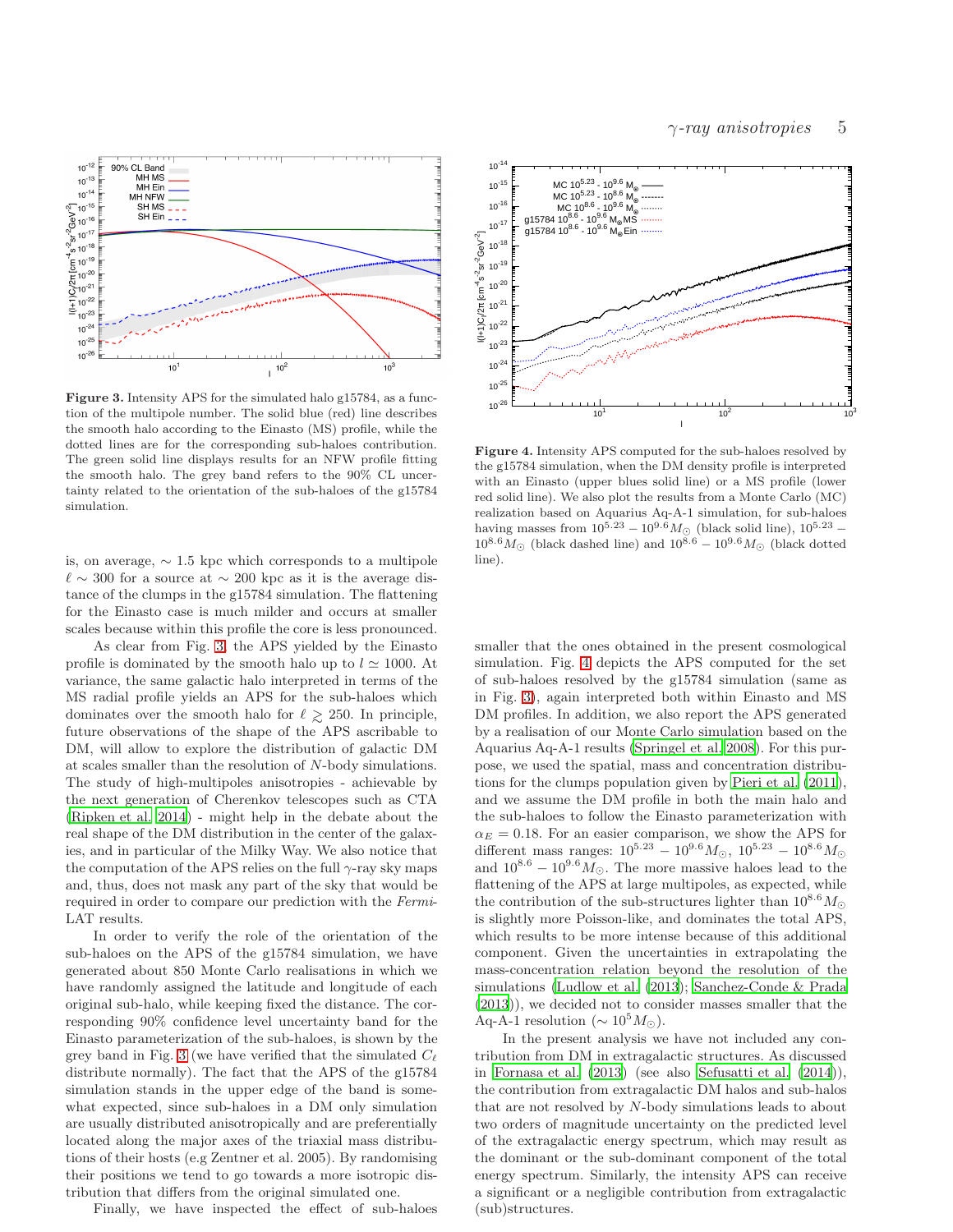# 6 Calore et al.

## 4 CONCLUSIONS

We have calculated the intensity APS of the  $\gamma$ -ray flux from DM annihilation in the halo of a Milky Way like galaxy, employing the original results from recent numerical simulations of structure formation, which predict the DM phase space and its clustering into sub-haloes. The simulated galactic halo and its sub-haloes can be equally well interpreted in terms of a peaked Einasto as well as an asymptotically cored MS radial dark matter profile.

We show here that the different parameterizations for the DM density distribution leads to very different predictions for the  $\gamma$ -ray intensity APS. The DM halo and subhaloes, when interpreted in terms of the peaked Einasto profile, yield much higher APS at small radial scales (high l) than the cored MS  $\rho(r)$ . The two profiles give comparable APS for the main halo only for  $l \leq 10$ , while at  $l=100$ the Einasto APS is about two orders of magnitude higher than the MS one. At very small scales,  $l \approx 1000$ , the main halo within the MS profile does not contribute any longer to the anisotropy of the sky, while the Einasto profile still provides a sizable APS (about eight orders of magnitude above the MS contribution). We have also proven that the subhaloes APS is significantly lower for the MS case. Indeed, the APS of the sub-structures described by the Einasto profile is higher than the MS one since the sub-haloes, appearing as point-like sources, inject more angular power at almost all scales.

Our results demonstrate that the extrapolation of the radial DM profile down to radii not proven by cosmological simulations is specially dangerous when dealing with the search for anisotropies in the  $\gamma$ -ray emission. The results for the APS at high multipoles may differ by huge amounts by a mere re-interpretation of the simulated haloes with a different DM radial density distribution. Also, depending of the assumed profile, it may occur that the sub-haloes give a peculiar signature in the APS or, at variance, that the main halo dominates at all multipoles the  $\gamma$ -ray emission. In the latter case, the APS signature for DM annihilating in the galactic halo is significantly weakened.

As a final comment, we underline the caution in adopting extrapolated DM profiles when dealing with anisotropy searches, and emphasize the need for a better knowledge of the distribution of the DM in its clustered structures, especially taking into account the possible effects of baryonic matter (e.g. [Macciò et al. \(2012\)](#page-6-16); [Di Cintio et al. \(2014](#page-5-17))). On the other hand,  $\gamma$ -ray anisotropy analysis will turn out to be crucial for probing the spatial DM distribution in the galaxy. Indeed, high multipoles measurements will probe scales well beyond the simulations' resolution and will help in discriminating the DM profile at very small radii.

## ACKNOWLEDGMENTS

We acknowledge E. Borriello for the discussions during the first stages of this work and H. Zechlin for a careful reading of the manuscript. Moreover, we are grateful to the anonymous referee for having suggested us interesting developments of the discussion. F.C. acknowledges support from the German Research Foundation (DFG) through grant BR 3954/1-1 and, for the latest stage of this work, from the European Research Council through the ERC starting grant WIMPs Kairos, P.I. G. Bertone. F.C. is grateful to S. Ando, T. Bringmann, D. Horns and H.S. Zechlin for useful and stimulating discussions. V.D.R acknowledges support from the EU Network grant UNILHC PITN-GA-2009-237920 (Universidad de Valencia) for the first stages of this work and from the EU FP7 ITN INVISIBLES (Marie Curie Actions, PITN-GA-2011– 289442). A.V.M. acknowledges the support from the Sonderforschungsbereich SFB 881 "the Milky Way System" (subproject A1) of the German Research Foundation (DFG). J.H. received funding from the European Research Council under the European Union's Seventh Framework Programme (FP 7) ERC Grant Agreement n. [321035]. For the analysis we used the "Amiga Halo Finder" (AHF, <popia.ft.uam.es/AHF/>) for identifying halos and the pynbody package (<github.com/pynbody/pynbody/>) for their analysis.

## REFERENCES

- <span id="page-5-4"></span>Abdo A., et al., 2010, JCAP, 1004, 014
- <span id="page-5-3"></span>Ackermann M., et al., 2010a, JCAP, 5, 25
- <span id="page-5-2"></span>Ackermann M., et al., 2010b, ApJ, 712, 147
- <span id="page-5-5"></span>Ackermann M., et al., 2011, Phys. Rev. Lett., 107, 241302
- <span id="page-5-1"></span>Ackermann M., et al., 2012a, ApJ, 761, 91
- <span id="page-5-6"></span>Ackermann M., et al., 2012b, Phys.Rev., D85, 083007
- <span id="page-5-15"></span>Ackermann M., et al., 2013a
- <span id="page-5-23"></span><span id="page-5-14"></span>Ackermann M., et al., 2013b, Physical Review D 88, 082002 Ando S., 2009, Phy.Rev.D, 80, 023520
- <span id="page-5-11"></span>Ando S., Komatsu E., 2013, Phy.Rev.D, 87, 123539
- <span id="page-5-0"></span>Bringmann T., Weniger C., 2012, Physics of the Dark Universe, 1, 194
- <span id="page-5-7"></span>Cuoco A., Komatsu E., Siegal-Gaskins J. M., 2012, Phy.Rev.D, 86, 063004
- <span id="page-5-17"></span>Di Cintio A., Brook C. B., Macciò A. V., Stinson G. S., Knebe A., Dutton A. A., Wadsley J., 2014, MNRAS, 437, 415
- <span id="page-5-12"></span>Diemand J., Kuhlen M., Madau P., 2008, Astroph. J., 686, 262
- <span id="page-5-21"></span>Dutton A. A., Macciò A. V., 2014, In preparation.
- <span id="page-5-18"></span>Einasto J., 1965, Trudy Astrofizicheskogo Instituta Alma-Ata, 5, 87
- <span id="page-5-20"></span>Einasto J., 1969, Astrofizika, 5, 137
- <span id="page-5-9"></span>Fornasa M., Pieri L., Bertone G., Branchini E., 2009, Phys. Rev. D, 80, 023518
- <span id="page-5-10"></span>Fornasa M., Zavala J., Sánchez-Conde M. A., Siegal-Gaskins J. M., Delahaye T., Prada F., Vogelsberger M., Zandanel F., Frenk C. S., 2013, MNRAS, 429, 1529
- <span id="page-5-13"></span>Gomez-Vargas G. A., Sanchez-Conde M. A., Huh J.-H., Peiro M., Prada F., et al., 2013, JCAP10, 029
- <span id="page-5-22"></span>Górski K. M., Hivon E., Banday A. J., Wandelt B. D., Hansen F. K., Reinecke M., Bartelmann M., 2005, ApJ, 622, 759
- <span id="page-5-16"></span>Graham A. W., Merritt D., Moore B., Diemand J., Terzić B., 2006, AJ, 132, 2701
- <span id="page-5-8"></span>Harding J. P., Abazajian K. N., 2012, JCAP, 11, 26
- <span id="page-5-19"></span>Kutuzov S. A., Einasto J., 1968, Publications of the Tartu Astrofizica Observatory, 36, 341
- <span id="page-5-24"></span>Ludlow A. D., Navarro J. F., Angulo R. E., Boylan-Kolchin